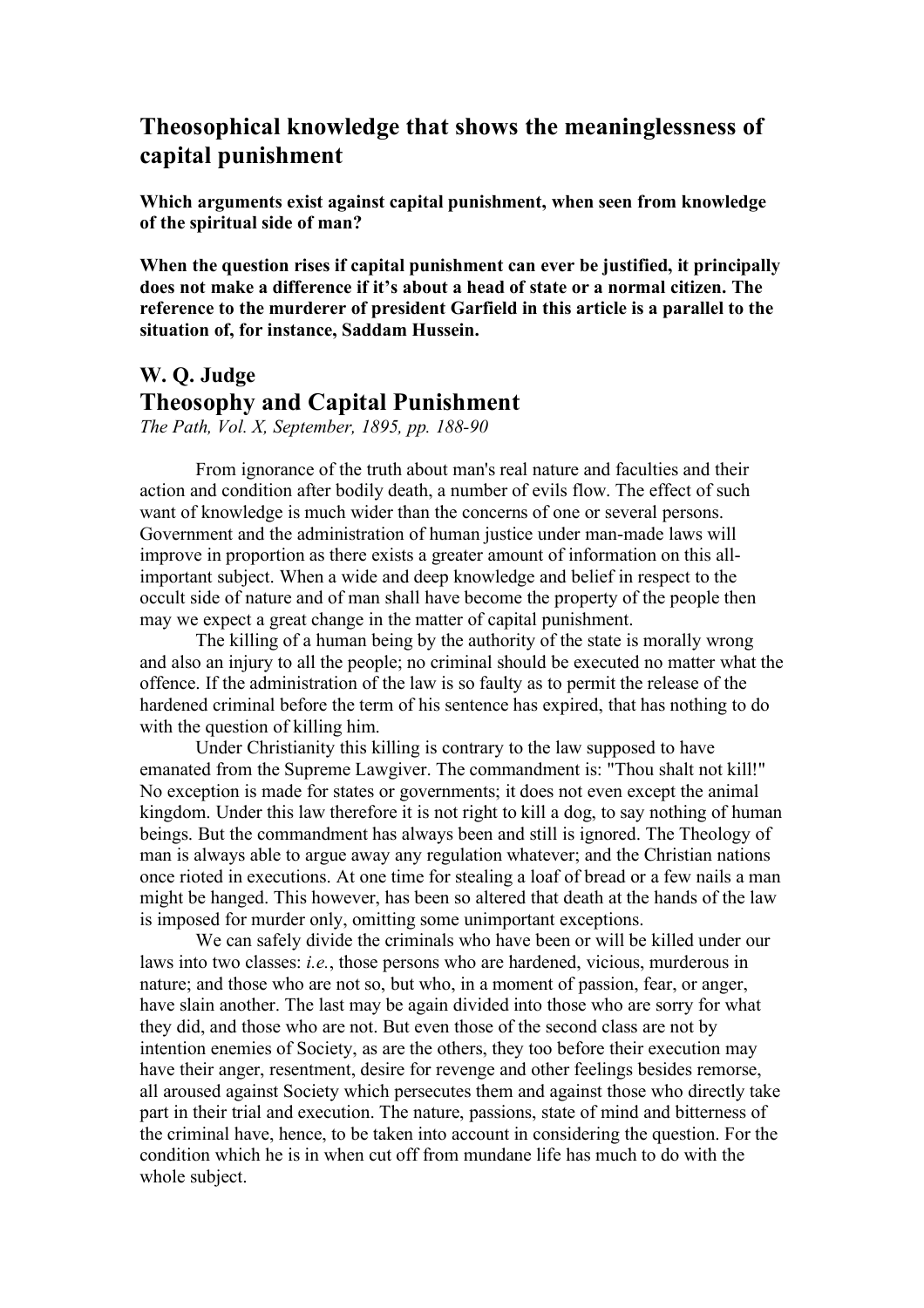All the modes of execution are violent, whether by the knife, the sword, the bullet, by poison, rope, or electricity. And for the Theosophist the term *violent* as applied to death must mean more than it does to those who do not hold Theosophical views. For the latter, a violent death is distinguished from an easy natural one solely by the violence used against the victim. But for us such a death is the violent separation of the man from his body, and is a serious matter, of interest to the whole state. It creates in fact a paradox, for such persons are not dead; they remain with us as unseen criminals, able to do harm to the living and to cause damage to the whole of Society.

What happens? All the onlooker sees is that the sudden cutting off is accomplished; but what of the reality? A natural death is like the falling of a leaf near the winter time. The time is fully ripe, all the powers of the leaf having separated; those acting no longer, its stem has but a slight hold on the branch and the slightest wind takes it away. So with us: we begin to separate our different inner powers and parts one from the other because their full term has ended, and when the final tremor comes the various inner component parts of the man fall away from each other and let the soul go free. But the poor criminal has not come to the natural end of his life. His astral body is not ready to separate from his physical body, nor is the vital, nervous energy ready to leave. The entire inner man is closely knit together, and he is the reality. I have said these parts are not ready to separate they are in fact not able to separate because they are bound together by law and a force over which only great Nature has control.

When then the mere physical body is so treated that a sudden, premature separation from the real man is effected, he is merely dazed for a time, after which he wakes up in the atmosphere of the earth, fully a sentient living being save for the body. He sees the people, he sees and feels again the pursuit of him by the law. His passions are alive. He has become a raging fire, a mass of hate; the victim of his fellows and of his own crime. Few of us are able, even under favorable circumstances, to admit ourselves as wholly wrong and to say that punishment inflicted on us by man is right and just, and the criminal has only hate and desire for revenge.

If now we remember that his state of mind was made worse by his trial and execution, we can see that he has become a menace to the living. Even if he be not so bad and full of revenge as said, he is himself the repository of his own deeds; he carries with him into the astral realm surrounding us the pictures of his crimes, and these are ever living creatures, as it were. In any case he is dangerous. Floating as he does in the very realm in which our mind and senses operate, he is forever coming in contact with the mind and senses of the living. More people than we suspect are nervous and sensitive. If these sensitives are touched by this invisible criminal they have injected into them at once the pictures of his crime and punishment, the vibrations from his hate, malice and revenge. Like creates like, and thus these vibrations create their like. Many a person has been impelled by some unknown force to commit crime; and that force came from such an inhabitant of our sphere.

And even with those not called "sensitive" these floating criminals have an effect, arousing evil thoughts where any basis for such exist in those individuals. We cannot argue away the immense force of hate, revenge, fear, vanity, all combined. Take the case of Guiteau, who shot President Garfield. He went through many days of trial. His hate, anger and vanity were aroused to the highest pitch everyday and until the last, and he died full of curses for every one who had anything to do with his troubles. Can we be so foolish as to say that all the force he thus generated was at once dissipated? Of course it was not. In time it will be transformed into other forces,